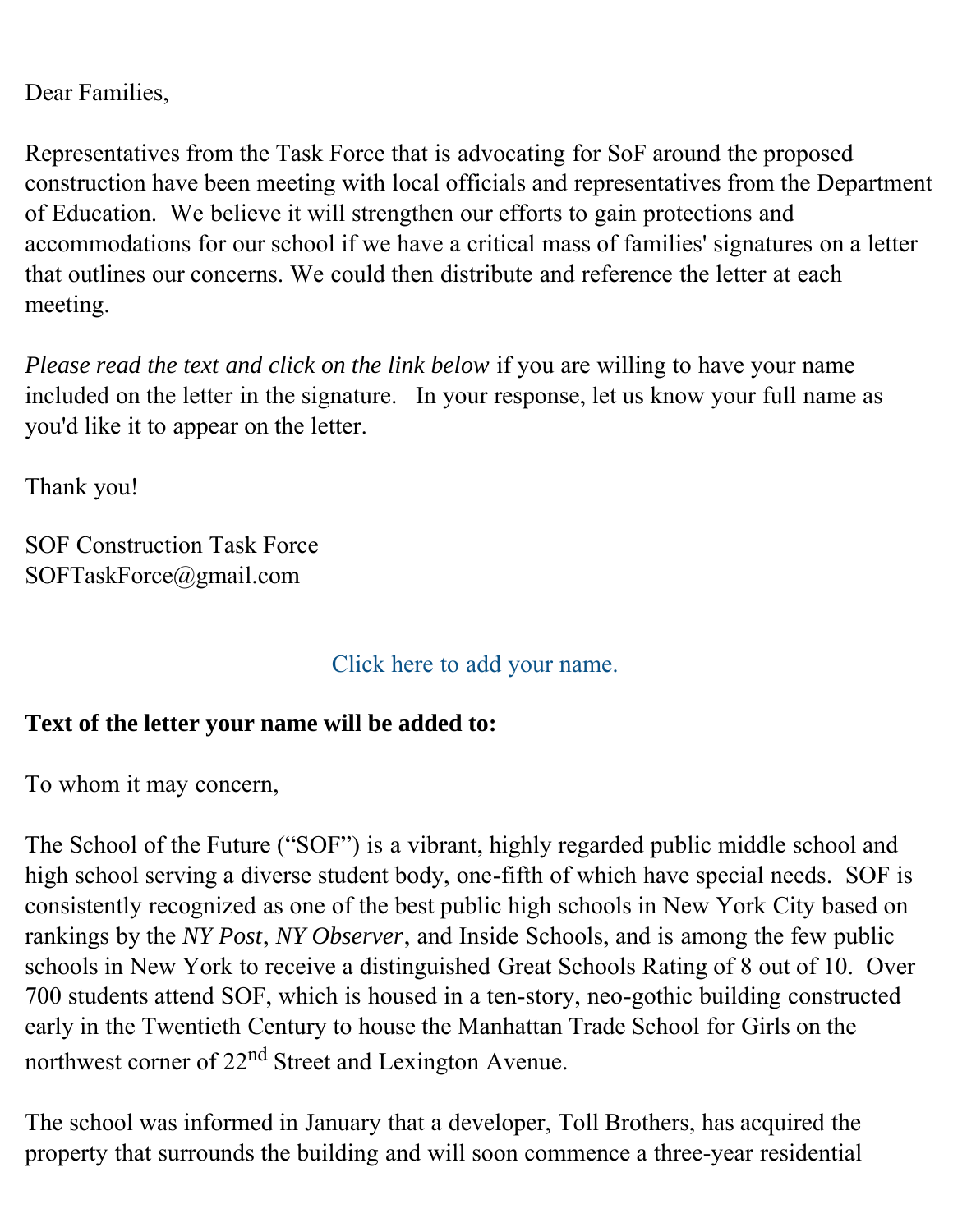construction project. Specifically their plan is to build a 12 story building on  $22<sup>nd</sup>$  Street and an 18 story building on the Lexington Avenue (Block 878 Lots 15 and 59). We are deeply disturbed by the safety and educational issues raised by this construction, and request that you take all necessary measures to protect the students.

Among the safety and educational concerns are:

- 1 **Structural Collapse**—The construction site would require about 20 feet of excavation along half of the perimeter of the school building, which is fully occupied during normal business hours by 730 students plus teachers and administrators. The school's 10 story building was originally the Manhattan Trade School for Girls which was built in 1905. The school's foundation has not been exposed in some time. Also, the foundation will require underpinning. With the number of building collapses in the recent past, the safety and integrity of the building during the demolition and excavation process simply cannot be assured.
- 2 **Access Dangers--**Construction will occur on both sides of our school building. The staff, students and parents will not be able to access the school entrance without walking by active construction activity. Cranes, material delivery, demolition debris removal and construction trailers may impede access on both sides of school entrances. The increased traffic, materials overhead and general confusion of a construction raises concerns about safety, especially considering that the construction will be ongoing for three years. The most commonly used accesses to the school, from Park Avenue on 22nd Street and from Lexington Avenue from 23rd to 22nd Streets, will be danger zones.
- 3 **Toxic Air Quality**—Demolition and construction are inherently risky to health. Asbestos may very well be removed in the demolition process and air quality may be toxic due to dust and other substances being released. The health of the school community cannot be guaranteed (even with monitoring), since demolition and construction will inevitably have a negative impact on air quality.
- 4 **Noise Disruption–** The demolition and construction will be noisy, regardless of remediation measures taken by the developer. Students and staff will have to struggle with this ongoing clamor in an environment that is disruptive to the school's educational mission. This disruption provokes even more concern because special needs students compose 18 percent of the student body.

The NYCSCA wisely does not allow for work on or around school grounds during school hours. Construction of this magnitude will have a far more severe and disruptive impact